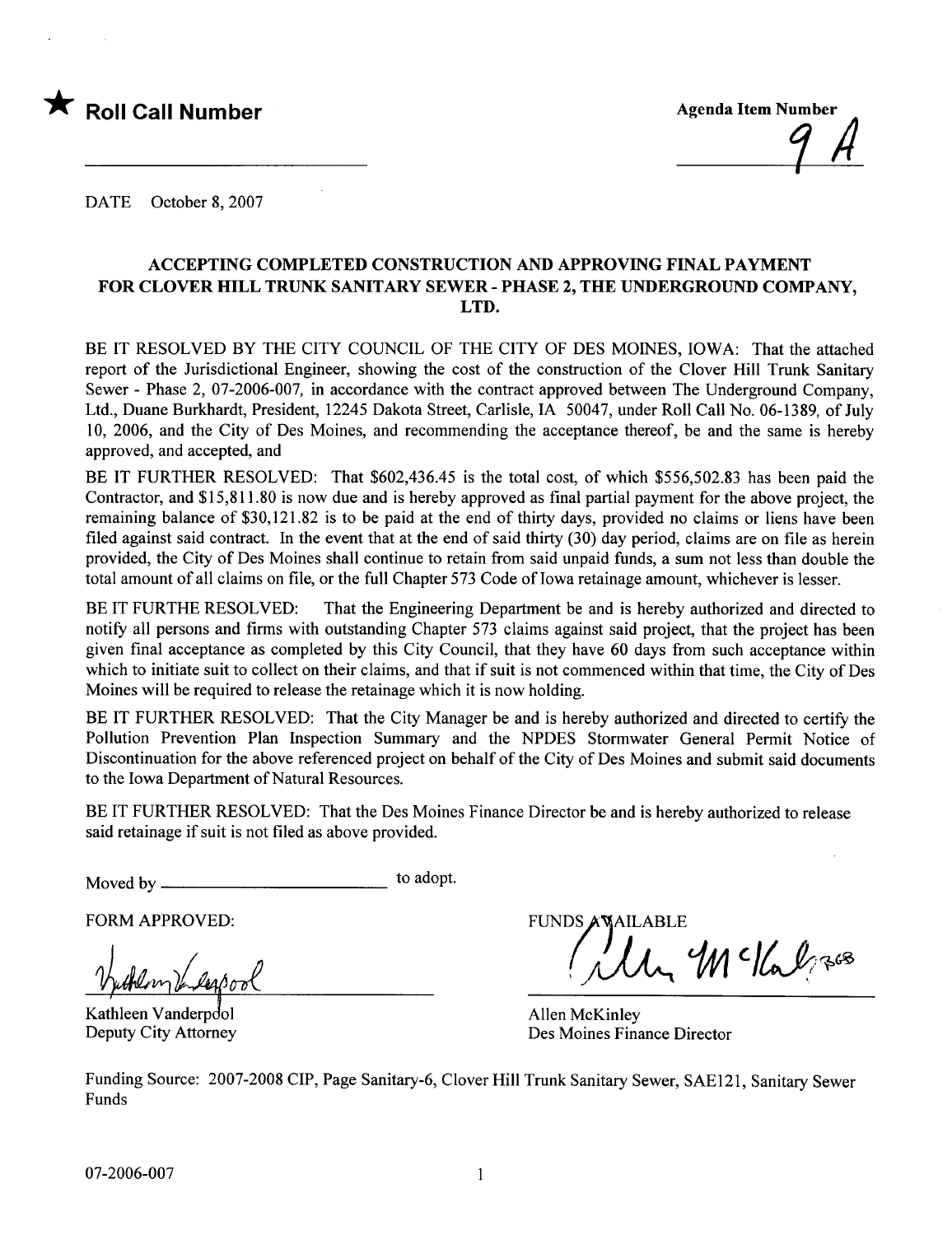

DATE October 8, 2007



# ~

| <b>COUNCIL ACTION</b> | <b>YEAS</b> | <b>NAYS</b> | <b>PASS</b> | <b>ABSENT</b>   |
|-----------------------|-------------|-------------|-------------|-----------------|
| <b>COWNIE</b>         |             |             |             |                 |
| <b>COLEMAN</b>        |             |             |             |                 |
| <b>HENSLEY</b>        |             |             |             |                 |
| <b>KIERNAN</b>        |             |             |             |                 |
| <b>MAHAFFEY</b>       |             |             |             |                 |
| <b>MEYER</b>          |             |             |             |                 |
| <b>VLASSIS</b>        |             |             |             |                 |
| <b>TOTAL</b>          |             |             |             |                 |
| <b>MOTION CARRIED</b> |             |             |             | <b>APPROVED</b> |
|                       |             |             |             |                 |
|                       |             |             |             | Mayor           |

I, Diane Rauh, City Clerk of said City Council, hereby certify that at a meeting of the City Council, held on the above date, among other proceedings the above was adopted.

IN WITNESS WHREOF, I have hereunto set my hand and affxed my seal the day and year first above written.

07-2006-007

2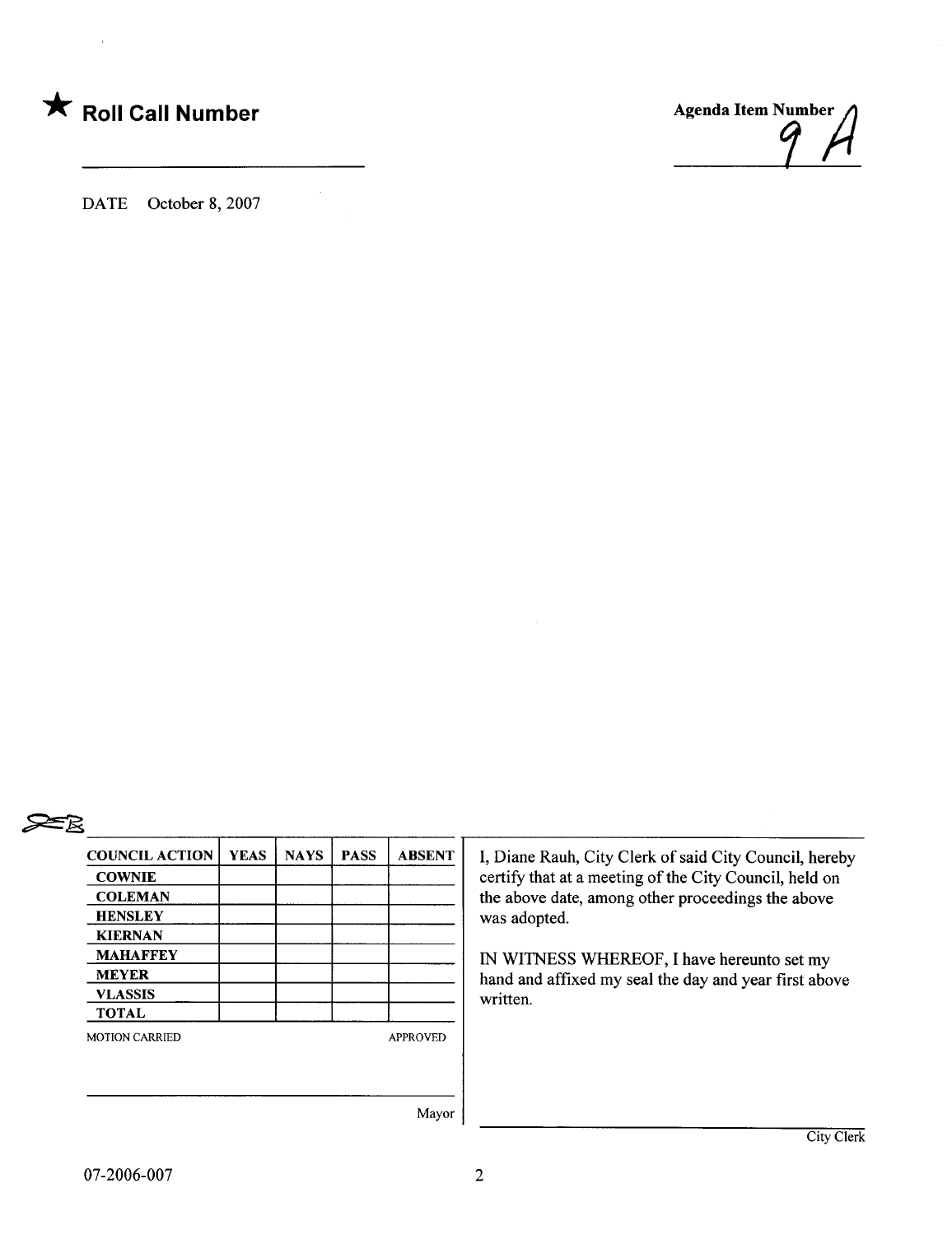

~ ~ ~ ~ .. ~ Design \87\2005\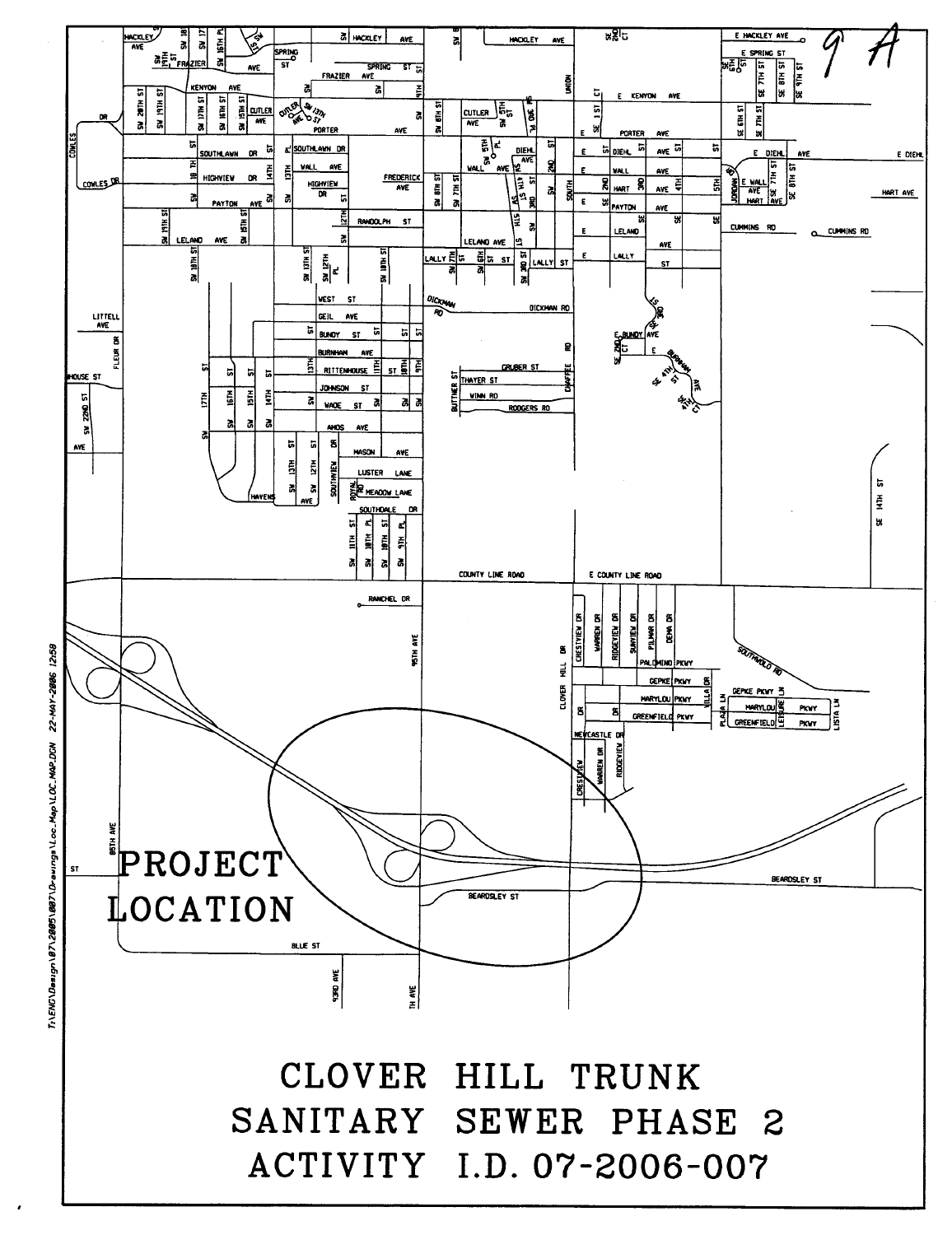### PROJECT SUMMARY

#### Clover Hill Trunk Sanitary Sewer - Ph 2 Activity ID 07-2006-007

On July 10, 2006, under Roll Call No. 056-1389, the City Council awarded the contract for the above improvements to The Underground Company, Ltd., in the amount of \$605,208.00, to construct approximately 1,328 LF of 8" sanitary sewer, 1,995 LF of 10" sanitary sewer, 1,154 LF of 15" sanitary sewer including approximately 570 LF of tunneling and encasement, surface restaoration and other related items; in accordance with the contract documents including Plan File Nos. 462-94/118 located at:

South of Des Moines near intersection of Iowa Highway 5 and SW 9th Street.

Tabulated below is a history of project change orders.

| Change<br>Order No. | <b>Description</b>                                    | <b>Initiated</b><br>By | Amount         |
|---------------------|-------------------------------------------------------|------------------------|----------------|
|                     | 5/8/2007                                              | Consultant             | \$2,160.00     |
|                     | Replacement of livestock fence on the Young property. |                        |                |
| 2                   | 7/31/2007                                             | Engineering            | (\$4,931.55)   |
|                     | To adjust quantities to As Built amounts.             |                        |                |
|                     | <b>Original Contract Amount</b>                       |                        | \$605,208.00   |
|                     | <b>Total Change Orders</b>                            |                        | $(\$2,771.55)$ |
|                     | <b>Percent of Change Orders to Original Contract</b>  |                        | $-0.46%$       |
|                     | <b>Final Contract Amount</b>                          |                        | \$602,436.45   |

1 It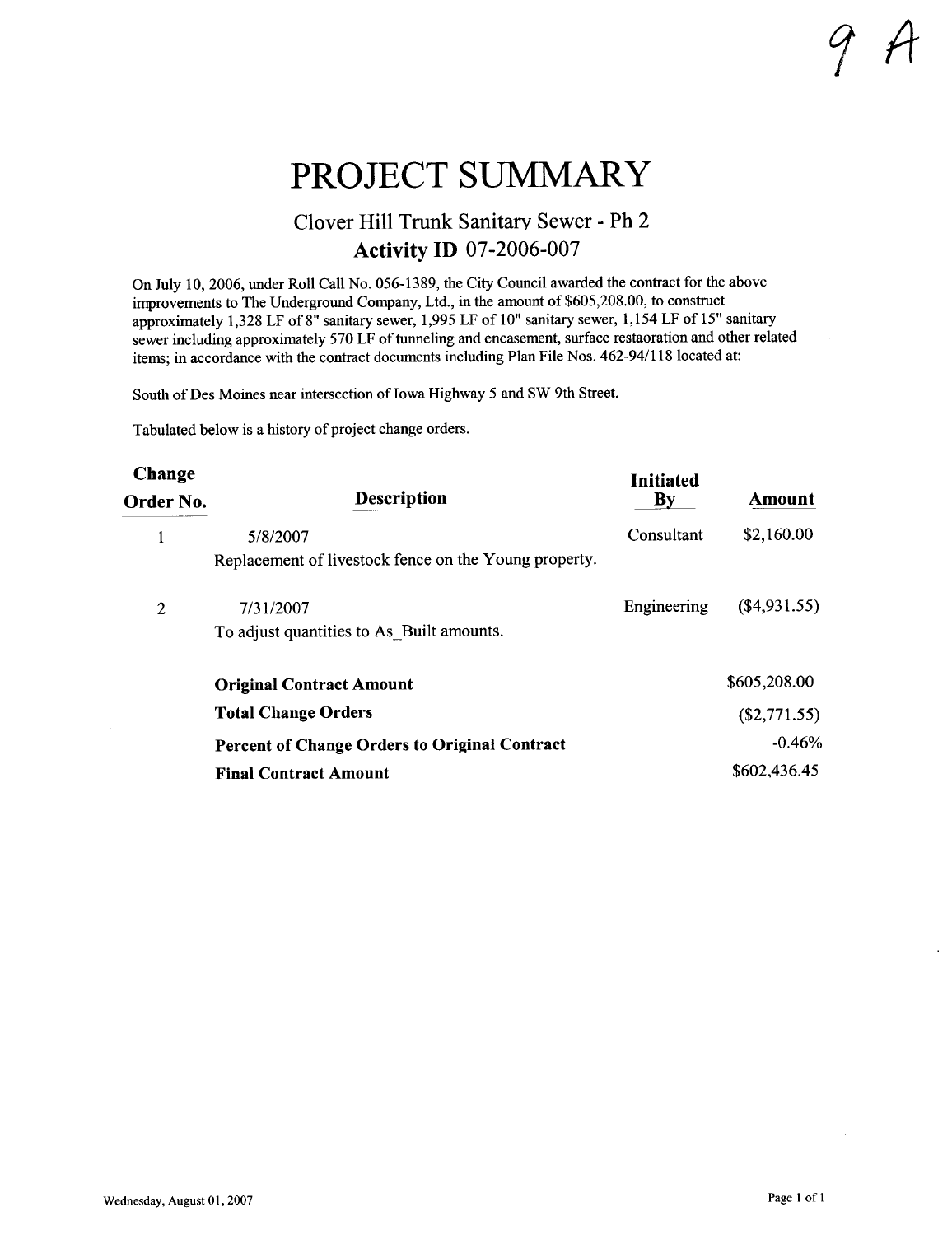October 8, 2007

 $\sqrt{2}$ 

#### CERTIFICATION OF COMPLETION

#### AGENDA HEADING:

Accepting completed construction and approving final payment for the Clover Hil Trunk Sanitary Sewer - Phase 2, The Underground Company, Ltd..

#### SYNOPSIS:

Approve the Jurisdictional Engineer's Certification of Completion, accept construction of said improvement, and authorize final payment to the contractor.

#### **FISCAL IMPACT:**

Amount: \$602,436.45 As-Built Contract Cost

Funding Source: 2007-2008 CIP, Page Sanitary-6, Clover Hill Trunk Sanitary Sewer, SAE121, Sanitary Sewer Funds

#### CERTIFICATION OF COMPLETION:

On July 10,2006, under Roll Call No. 06-1389, the City Council awarded a contract to The Underground Company, Ltd., Duane Burkhardt, President, 12245 Dakota Street, Carlisle, IA 50047 for the construction of the following improvement:

Clover Hill Trunk Sanitary Sewer - Phase 2, 07-2006-007

The improvement includes construction of approximately 1328 LF of 8" sanitary sewer, 1995 LF of 10" sanitary sewer, and 1154 LF of 15" sanitary sewer, including approximately 570 LF of tunneling and encasement, surface restoration, and other related items, all in accordance with the contract documents including Plan File Nos. 462-94/118; and located on the south side of Des Moines near the intersection of IA 5 Highway and SW 9th Street.

I hereby certify that the construction of said Clover Hill Trunk Sanitary Sewer - Phase 2, Activity ID 07-2006-007, has been completed in substantial compliance with the terms of said contract, and I hereby recommend that the work be accepted. The work commenced on October 24, 2006, and was completed on August 24, 2007.



ENGINEERING DEPARTMENT CITY HALL 400 ROBERT D. RAY DRIVE DES MOINES, IOWA 50309-1891 (515) 283-4920 FAX (515) 283-4112

> ALL-AMERICA CITY 1949,1976,1981 2003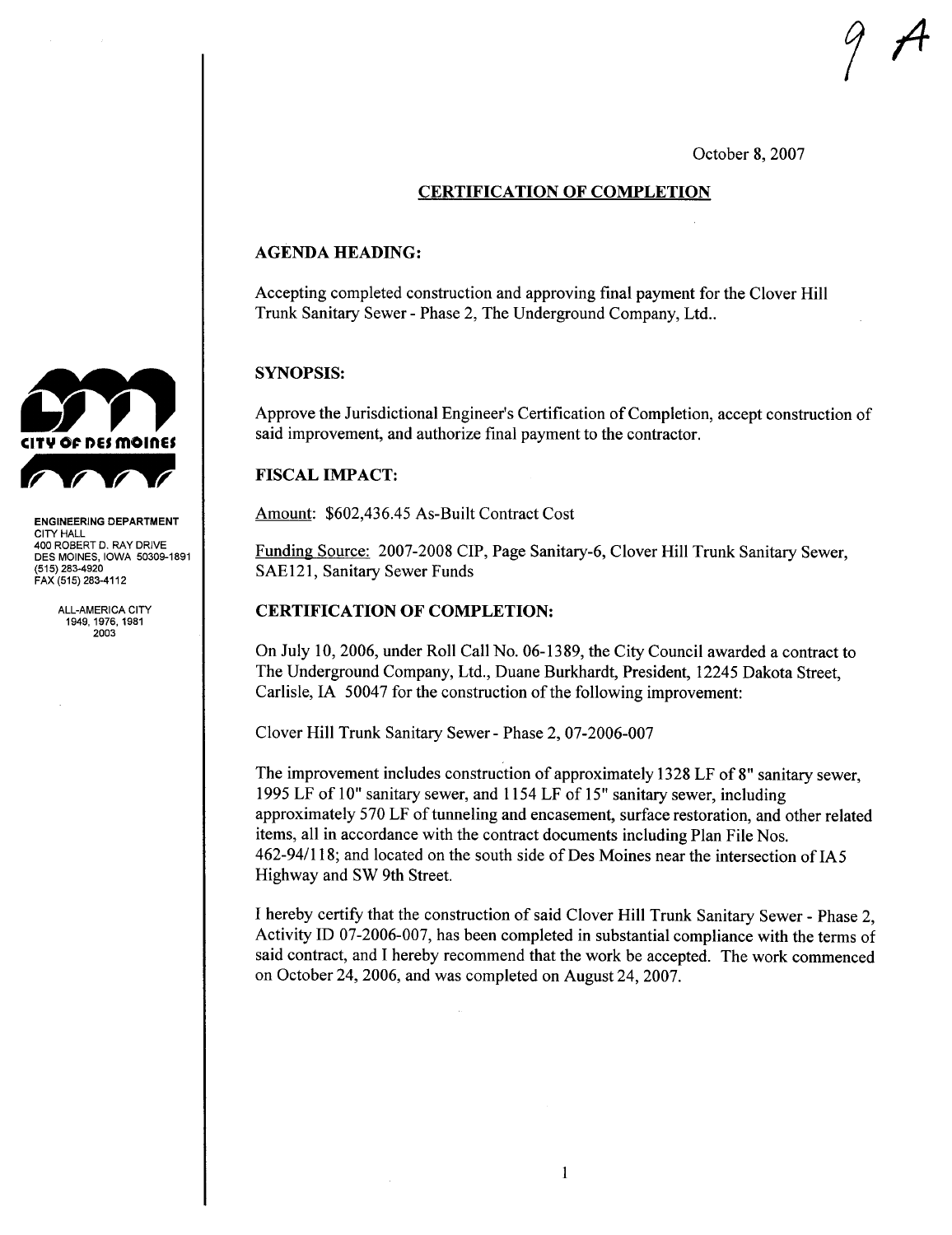I further certify that \$602,436.45 is the total cost of said improvement, of which \$556,502.83 has been paid the Contractor and \$15,811.80 is now due and is hereby approved as final partial payment for the above project, the remaining balance of  $$30,121.82$  is to be paid at the end of thirty days, provided no claims or liens have been filed against said contract. In the event that at the end of said thirty  $(30)$  day period, claims are on fie as herein provided, the City of Des Moines shall continue to retain from said unpaid funds, a sum not less than double the total amount of all claims on fie, or the full Chapter 573 Code of Iowa retainage amount, whichever is lesser. The amount of completed work is shown on the attached Estimate of Construction Completed.

ME Brewer

Jeb E. Brewer, P.E. Des Moines City Engineer ..